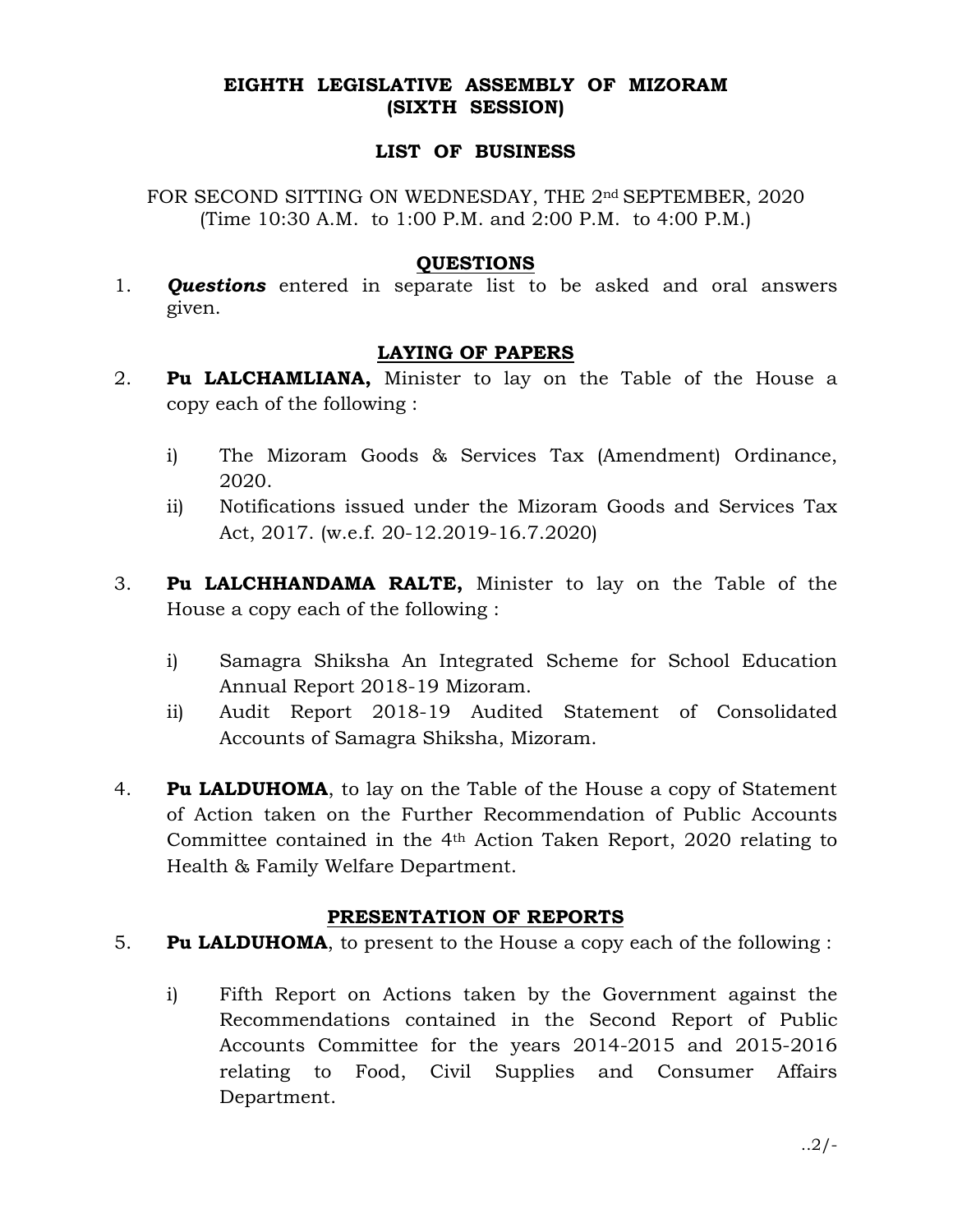- ii) Sixth Report on Actions taken by the Government against the Recommendations contained in the First Report of Public Accounts Committee for the years 2011-12, 2012-13, 2013-14, 2014-15 and 2015-2016 relating to Taxation Department.
- iii) Seventh Report on the Report of Comptroller & Auditor General of India for the year 2014-15 relating to Labour, Employment, Skill Development and Entrepreneurship Department.

#### LEGISLATIVE BUSINESS

Bill for introduction, consideration and passing

6. Pu LALCHAMLIANA, Minister to beg leave of the House to introduce "The Mizoram Goods and Services Tax (Amendment)Bill, 2020."

# ALSO to introduce the Bill to move that the Bill be taken into consideration AND to move that the Bill be passed.

7. Pu LALCHAMLIANA, Minister to beg leave of the House to introduce "The Mizoram Goods and Services Tax (Fourth Amendment) Bill, 2020."

## ALSO

# to introduce the Bill to move that the Bill be taken into consideration AND to move that the Bill be passed.

8. Pu LALCHHANDAMA RALTE, Minister to beg leave of the House to introduce "The Mizoram Shops and Establishments (Regulation of Employment and Conditions of Service) (Amendment) Bill, 2020."

#### ALSO

to introduce the Bill to move that the Bill be taken into consideration AND to move that the Bill be passed.